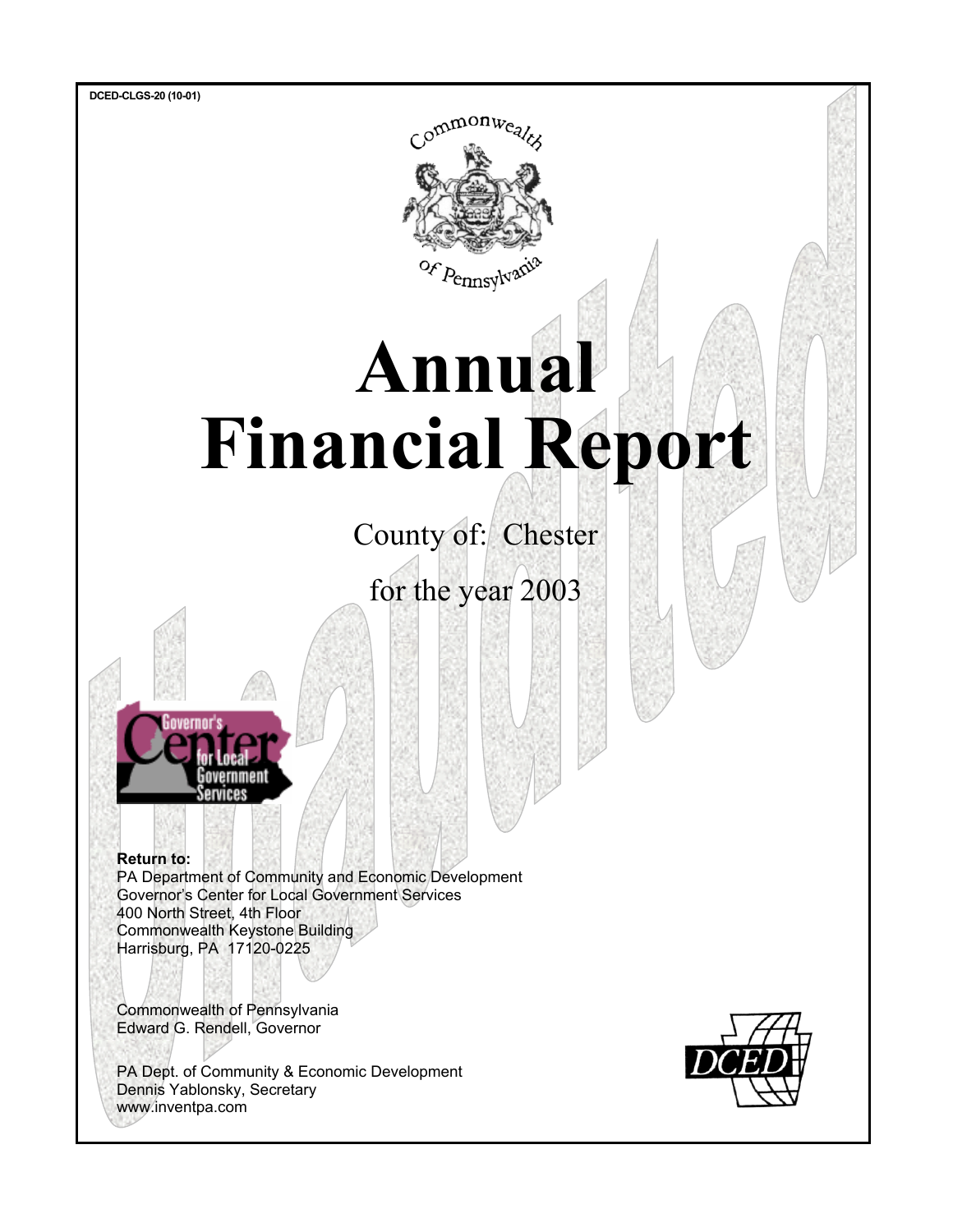

RAY E. WHITE, JR., CPA **Acting Controller** 

### **COUNTY OF CHESTER** OFFICE OF THE CONTROLLER

2 N. HIGH STREET, SUITE 540, P.O. BOX 2748, WEST CHESTER, PA 19380-0991 TELEPHONE: (610) 344-6155 FAX: (610) 344-6750

The 2002 Department of Community and Economic Development report was prepared prior to the independent auditor's report and other adjustments that were made necessary due to the implementation of GASB 34 in 2002. As a result, it has been necessary to adjust the beginning fund balances reflected in the 2003 report to incorporate the net effect of the auditor's adjustments as well as other changes made to fund balances.

The opening balances in this 2003 report reflect adjustments of the following cumulative amounts. Other opening balances may differ by rounding amounts.

|                         | DEC. 31, 2002       |                    | <b>JAN. 1, 2003</b> |
|-------------------------|---------------------|--------------------|---------------------|
| <b>FUND</b>             | <b>DCED BALANCE</b> | <b>ADJUSTMENTS</b> | <b>DCED BALANCE</b> |
| <b>General Fund</b>     |                     |                    |                     |
| -Reserved               | 727,262             | (108, 373)         | 618,889             |
| -Unreserved             | 25,097,784          | 34,268             | 25,132,052          |
|                         | 25,825,046          | (74, 105)          | 25,750,941          |
|                         |                     |                    |                     |
| <b>Special Revenue</b>  |                     |                    |                     |
| -Reserved               | 420,339             | 721,330            | 1,141,669           |
| -Unreserved             | 7,077,942           | (263, 605)         | 6,814,337           |
|                         | 7,498,281           | 457,725            | 7,956,006           |
|                         |                     |                    |                     |
| <b>Internal Service</b> | 1,353,453           | 218,481            | 1,571,934           |
|                         |                     |                    |                     |
| <b>Fiduciary Funds</b>  | 144,302,625         | (461, 519)         | 143,841,106         |

#### **ADJUSTMENTS TO BEGINNING FUND BALANCES FOR 2003**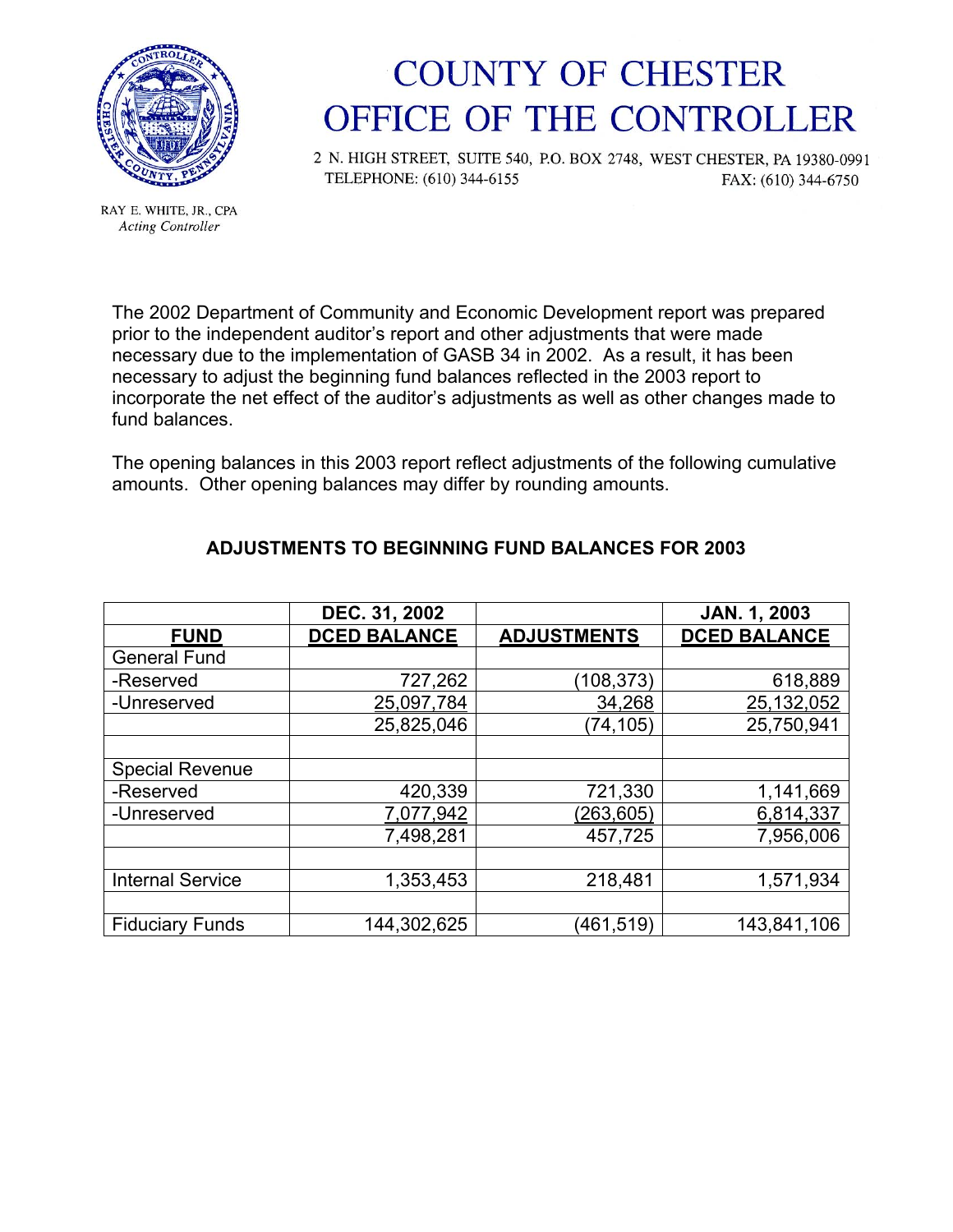|           | <b>Balance Sheet</b> , December 31st, 2003 |                           |                     |  |                        |  |                          |                     |           |  |  |  |  |
|-----------|--------------------------------------------|---------------------------|---------------------|--|------------------------|--|--------------------------|---------------------|-----------|--|--|--|--|
|           | <b>Assets and Other Debits</b>             | <b>Governmental Funds</b> |                     |  |                        |  |                          |                     |           |  |  |  |  |
|           |                                            |                           | <b>General Fund</b> |  | <b>Special Revenue</b> |  | <b>Capital Projects</b>  | <b>Debt Service</b> |           |  |  |  |  |
| 1100      | Cash and Investments                       | \$                        | 16,122,003          |  | 14,021,496             |  | 33,124,638               |                     | 4,835,422 |  |  |  |  |
| 1200      | Accounts Receivable (exclude taxes)        |                           | 1,953,344           |  | 857,003                |  | 199,029                  |                     |           |  |  |  |  |
| 1210      | Taxes Receivable                           |                           | 4,116,785           |  | 430,203                |  | $\,$                     |                     | 584,154   |  |  |  |  |
| 1300-1600 | <b>Other Current Assets</b>                |                           | 15,396,875          |  | 26,883,844             |  | 297,599                  |                     |           |  |  |  |  |
| 1700      | <b>Fixed Assets</b>                        |                           |                     |  |                        |  | $\blacksquare$           |                     |           |  |  |  |  |
| 1800      | Other Debits                               |                           | 576,994             |  | 2,896,452              |  | $\overline{\phantom{a}}$ |                     | 4,080,000 |  |  |  |  |
|           |                                            |                           | 38,166,001          |  | 45,088,998             |  | 33,621,266               |                     | 9,499,576 |  |  |  |  |

| 2000 | Payroll Taxes and Other Withholdings            | 3,008,436  | 1.443.281                | 3.482                    |         |
|------|-------------------------------------------------|------------|--------------------------|--------------------------|---------|
| 2010 | All Other Current Liabilities                   | 8.563.264  | 34.979.175               | 2,536,773                | 500.943 |
| 2300 | Long-Term Liabilities                           | $\sim$     | -                        | $\overline{\phantom{a}}$ |         |
| 2399 | Other Credits                                   |            | $\overline{\phantom{a}}$ |                          |         |
|      | Total Liabilites and Other Credits <sup>T</sup> | 11,571,700 | 36,422,456               | 2,540,255                | 500.943 |

I

|      | <b>Fund and Account Group Equity</b>                      |            |           |            |           |
|------|-----------------------------------------------------------|------------|-----------|------------|-----------|
| 2400 | Fund Bal./Retained Earnings/Reserved                      | 645,113    | 5,197,988 | 1,121,974  | 8,998,633 |
| 2500 | Fund Bal./Retained Earnings/Unreserved                    | 25,949,188 | 3,468,554 | 29,959,037 |           |
| 2600 | Contributed Capital                                       |            |           |            |           |
| 2900 | Investment in General Fixed Assets                        |            |           |            |           |
|      | <b>Total Fund and Account Group Equity</b><br>$\bullet$ S | 26,594,301 | 8,666,542 | 31,081,011 | 8,998,633 |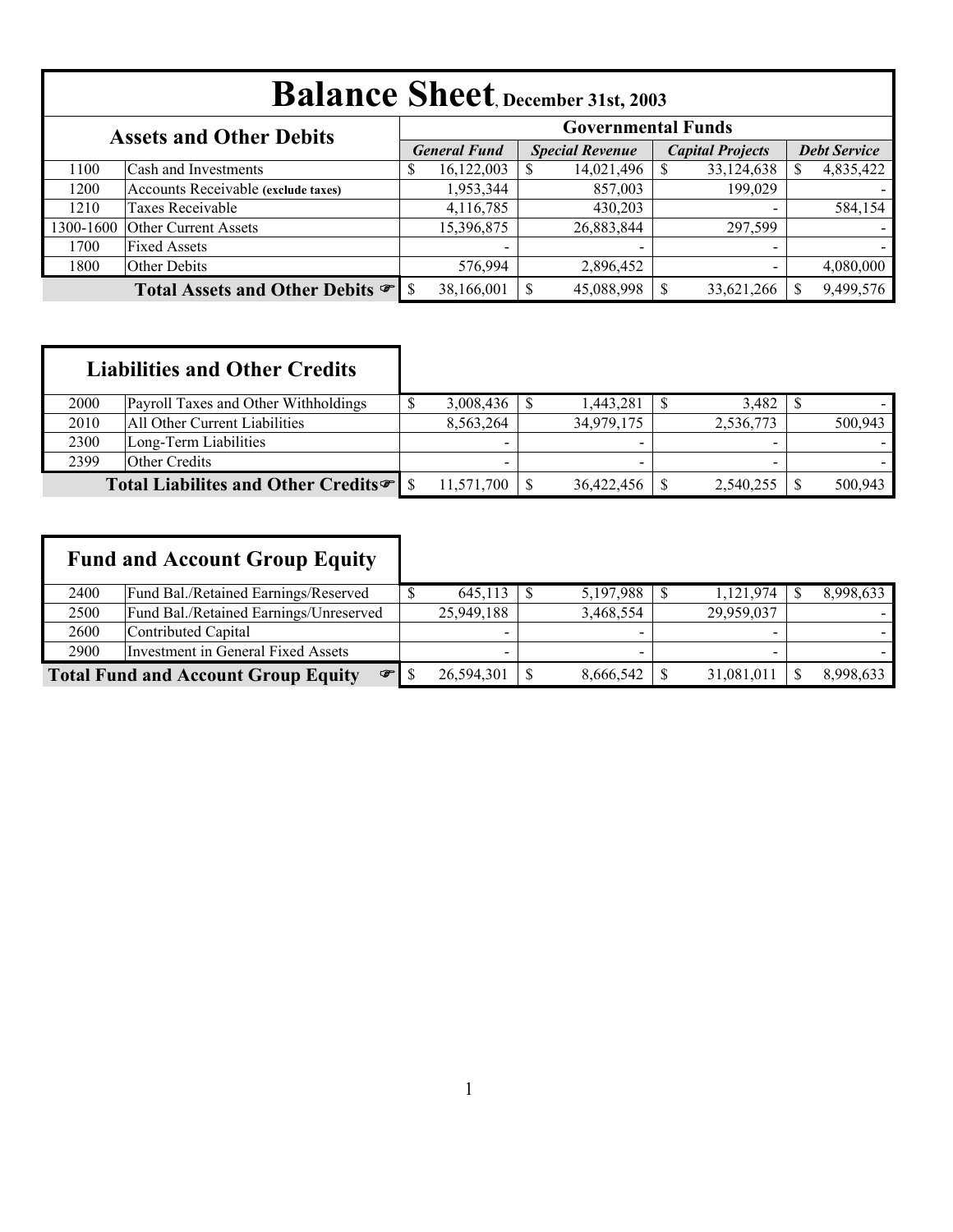|              | <b>Balance Sheet</b> , December 31st, 2003 |                          |  |                          |  |                             |   |                            |  |                        |  |  |  |  |
|--------------|--------------------------------------------|--------------------------|--|--------------------------|--|-----------------------------|---|----------------------------|--|------------------------|--|--|--|--|
|              |                                            | <b>Proprietary Funds</b> |  | <b>Fiduciary Funds</b>   |  | <b>Account Groups</b>       |   |                            |  | <b>Totals</b>          |  |  |  |  |
|              | <i>Enterprise</i>                          | <b>Internal Service</b>  |  | <b>Trust and Agency</b>  |  | <b>General Fixed Assets</b> |   | <b>Gen. Long Term Debt</b> |  | <b>Memorandum Only</b> |  |  |  |  |
| $\mathsf{S}$ | 90,707                                     | 6,708,528                |  | 190,741,407<br>S         |  | $\sim$                      | S |                            |  | 265,644,201            |  |  |  |  |
|              | 4,154,021                                  | 60,089                   |  | 7,453,910                |  | $\overline{\phantom{0}}$    |   |                            |  | 14,677,396             |  |  |  |  |
|              |                                            |                          |  | 6,453,385                |  | -                           |   |                            |  | 11,584,527             |  |  |  |  |
|              | 335,996                                    | 2,317,137                |  |                          |  |                             |   |                            |  | 45,231,451             |  |  |  |  |
|              | 1,796,955                                  | 1,118,349                |  |                          |  | 136,259,181                 |   |                            |  | 139, 174, 485          |  |  |  |  |
|              | $\,$                                       |                          |  | $\overline{\phantom{0}}$ |  |                             |   | 229,470,989                |  | 237,024,435            |  |  |  |  |
|              | 6,377,679                                  | 10,204,103               |  | 204,648,702              |  | 136,259,181                 |   | 229,470,989                |  | 713,336,495            |  |  |  |  |

\$ 713,336,495 **TOTAL ASSETS**

| $\triangle$<br>Ιυ | 627.697   | 3,250,100                | 44.215       | - |     |             | 8,377,21    |
|-------------------|-----------|--------------------------|--------------|---|-----|-------------|-------------|
|                   | 801,764   | 434,072                  | 26,305,003   |   |     |             | 74.120.994  |
|                   | .727.319  | 3,292,171                | $\sim$       | - |     | 229,470,989 | 234,490,479 |
|                   | -         | $\overline{\phantom{a}}$ |              | - |     |             |             |
| l \$              | 3,156,780 | 6,976,343                | 26, 349, 218 | - | A.L | 229,470,989 | 316,988,684 |

|     | $\overline{\phantom{a}}$ | $\overline{\phantom{a}}$ | 178.299.484 |            | -           | $\overline{\phantom{a}}$ |    | 194, 263, 192 |
|-----|--------------------------|--------------------------|-------------|------------|-------------|--------------------------|----|---------------|
|     | 64.324                   | 3,227,760                |             |            |             |                          |    | 62,668,863    |
|     | 3,156,575                | $\overline{\phantom{0}}$ | -           |            |             |                          |    | 3,156,575     |
|     |                          |                          |             |            | 136.259.181 |                          |    | 136,259,181   |
| -\$ | 3,220,899                | 3,227,760                | 178,299,484 | $\sqrt{2}$ | 136,259,181 | $\sim$                   | мI | 396, 347, 811 |

| <b>TOTAL LIABILITIES AND FUND AND ACCOUNT GROUP EQUITY</b> |  | 713,336,495 |
|------------------------------------------------------------|--|-------------|
|------------------------------------------------------------|--|-------------|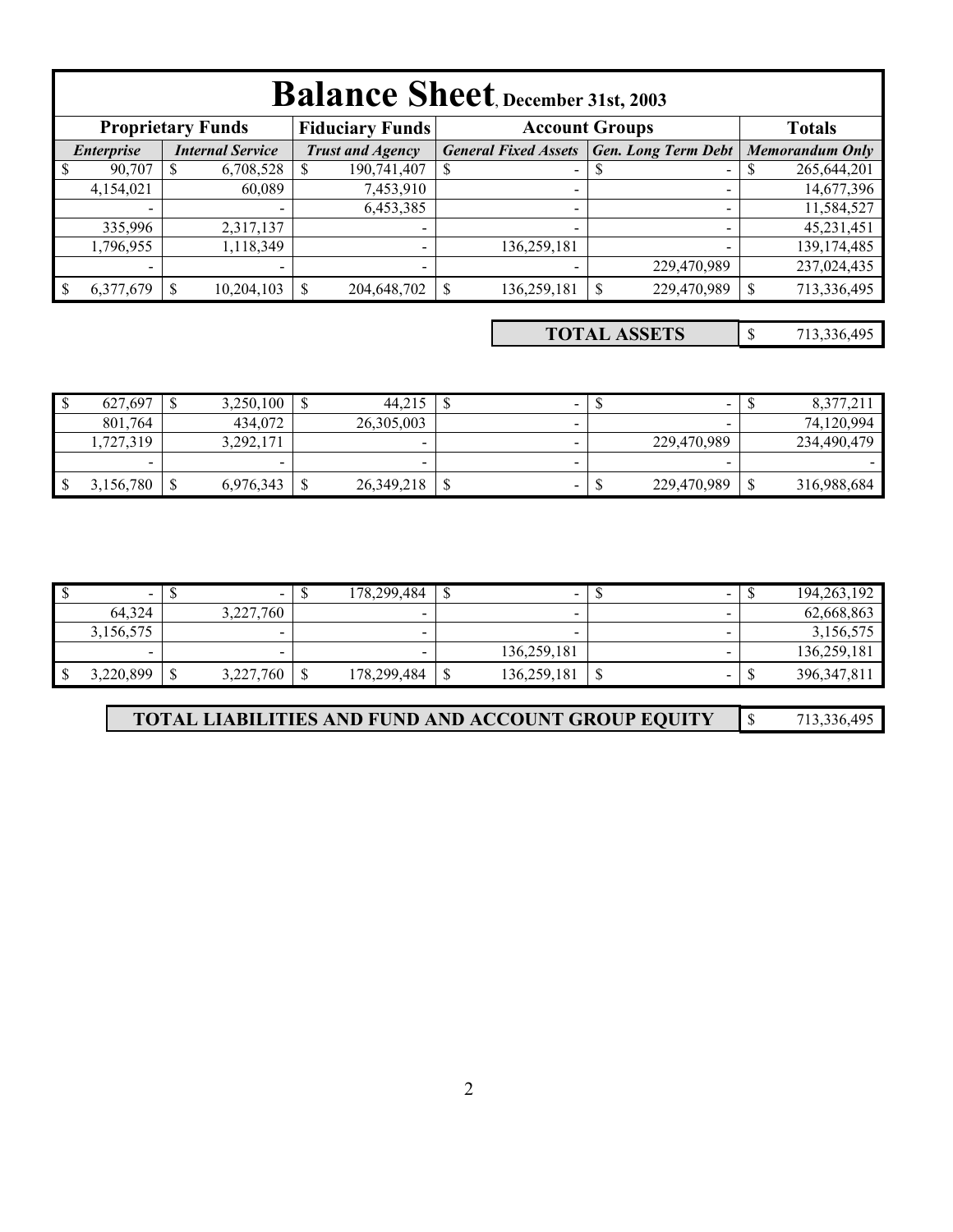|      | <b>REVENUES</b>         |               | <b>Governmental Funds</b> |               |                        |                         |  |  |  |  |  |  |
|------|-------------------------|---------------|---------------------------|---------------|------------------------|-------------------------|--|--|--|--|--|--|
|      | <b>Taxes</b>            |               | <b>General Fund</b>       |               | <b>Special Revenue</b> | <b>Capital Projects</b> |  |  |  |  |  |  |
| 3110 | Real Estate Taxes       | \$            | 79,244,421                |               | 11,673,657             | S                       |  |  |  |  |  |  |
| 3120 | Per Capita Taxes        |               |                           |               |                        |                         |  |  |  |  |  |  |
| 3130 | Personal Property Taxes |               | 120,308                   |               |                        |                         |  |  |  |  |  |  |
| 3140 | Hotel Room Rental Taxes |               |                           |               |                        |                         |  |  |  |  |  |  |
| 3150 | <b>Occupation Taxes</b> |               |                           |               | $\qquad \qquad$        |                         |  |  |  |  |  |  |
| 3160 | <b>Sales Taxes</b>      |               | $\qquad \qquad$           |               |                        |                         |  |  |  |  |  |  |
| 3199 | Other (please specify)  |               | $\overline{\phantom{0}}$  |               | -                      |                         |  |  |  |  |  |  |
|      |                         |               |                           |               |                        |                         |  |  |  |  |  |  |
|      |                         |               |                           |               |                        |                         |  |  |  |  |  |  |
|      |                         |               |                           |               |                        |                         |  |  |  |  |  |  |
|      |                         |               |                           |               |                        |                         |  |  |  |  |  |  |
|      |                         |               |                           |               |                        |                         |  |  |  |  |  |  |
|      | Total Taxes             | <sup>\$</sup> | 79,364,729                | $\mathcal{S}$ | 11,673,657             | S                       |  |  |  |  |  |  |

|      | <b>Licenses and P</b><br>Permits |                                                        |  |        |
|------|----------------------------------|--------------------------------------------------------|--|--------|
| 3200 | $-$<br>Permits<br>Licenses and   | $ -$<br>$\overline{r}$<br>76<br>$U_{\bullet}$ .<br>1.J |  | $\sim$ |

|      | <b>Intergovernmental Revenues</b>              |                          |             |           |
|------|------------------------------------------------|--------------------------|-------------|-----------|
| 3310 | Federal                                        | 2,808,153                | 43,873,388  | 440,990   |
| 3320 | <b>State</b>                                   | 8,825,918                | 86,349,542  | 1,701,779 |
| 3330 | Local Government Units                         | 69.778                   | 31.730      |           |
| 3340 | Combination                                    | $\overline{\phantom{0}}$ | -           |           |
|      | Total Intergovernment Revenues $\mathcal{F}$ s | 11,703,849               | 130,254,660 | 2,142,769 |

|      | <b>Charges for Service</b>            |              |                          |         |
|------|---------------------------------------|--------------|--------------------------|---------|
| 3410 | General Administration                | 15,605,285   | 41,100                   | 381,282 |
| 3420 | Judicial Administration               | 2,585,033    | 45,135                   |         |
| 3440 | Public Safety                         | 210,709      | $\blacksquare$           |         |
| 3443 | Corrections                           | 1,430,849    | $\overline{\phantom{0}}$ |         |
| 3444 | Emergency Telephone Chrg/911          |              | 4,804,606                |         |
| 3450 | Public Works                          |              |                          |         |
| 3460 | Human Services (except institutional) |              | 737,087                  |         |
| 3465 | Health                                | 154,376      | 11,254                   |         |
| 3466 | <b>Institutional Care</b>             | 116,937      |                          |         |
| 3470 | Recreation Charges/Permits            | 1,968        | 49,245                   |         |
| 3490 | Other Charges for Service             |              | 7,740                    |         |
|      | Total Charges for Service • \$        | 20, 105, 157 | 5,696,167                | 381,282 |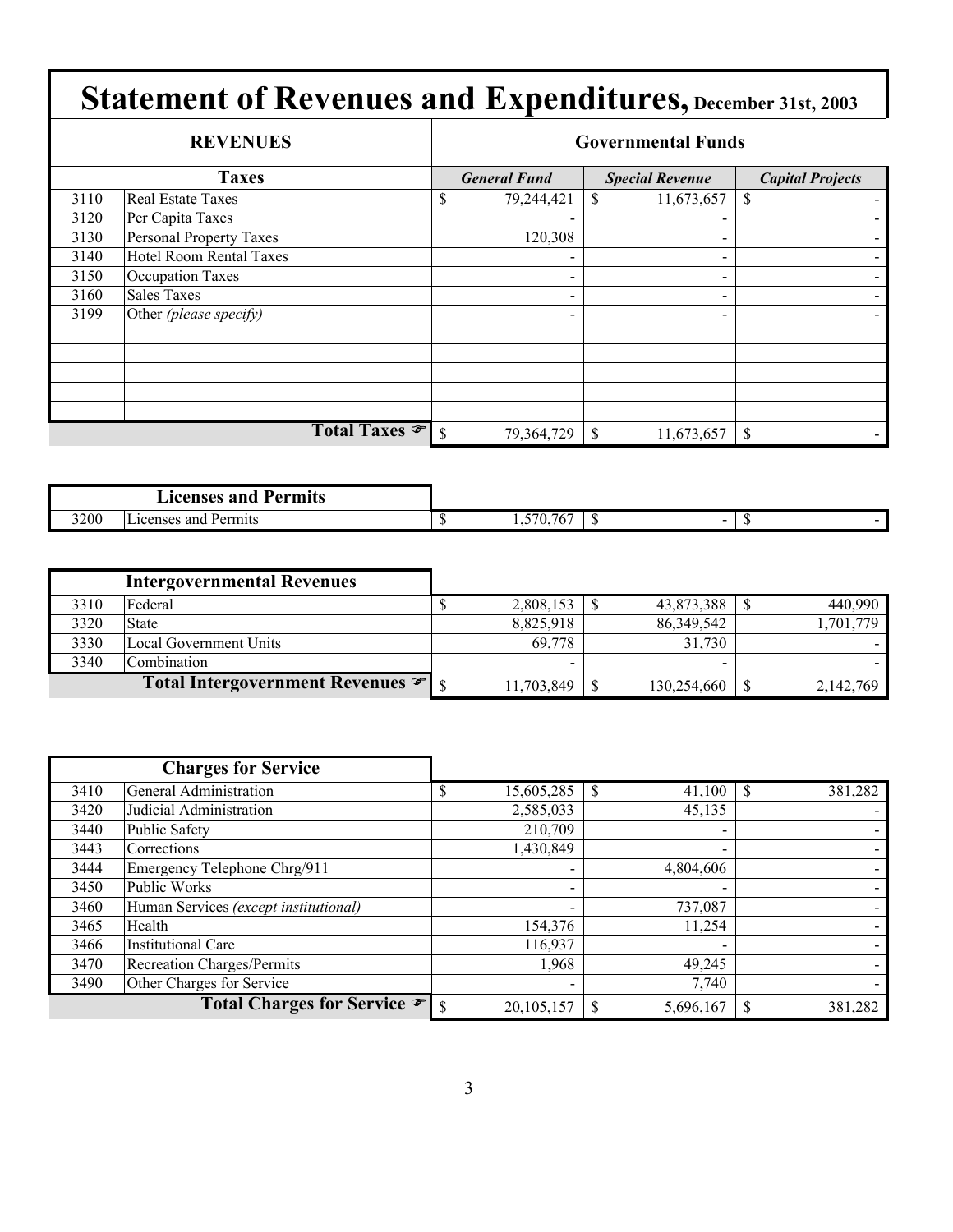| Statement of Revenues and Expenditures, December 31st, 2003 |                     |                   |                          |                                      |                        |  |  |
|-------------------------------------------------------------|---------------------|-------------------|--------------------------|--------------------------------------|------------------------|--|--|
|                                                             |                     |                   | <b>Proprietary Funds</b> | <b>Fuduciary Fund</b><br><b>Type</b> | <b>Totals</b>          |  |  |
|                                                             | <b>Debt Service</b> | <i>Enterprise</i> | <b>Internal Service</b>  | <b>Trust and Agency</b>              | <b>Memorandum Only</b> |  |  |
|                                                             | 15,102,574          |                   |                          |                                      | 106,020,652            |  |  |
|                                                             |                     |                   |                          |                                      |                        |  |  |
|                                                             |                     |                   | $\overline{\phantom{a}}$ |                                      | 120,308                |  |  |
|                                                             |                     |                   | $\overline{\phantom{0}}$ |                                      |                        |  |  |

 - - - - - - - - - - - - - - -

| 15,102,574 | $\sim$<br>- 11 | $\sim$         | $\sim$ | đ<br>۵U | 106,140,960                                             |
|------------|----------------|----------------|--------|---------|---------------------------------------------------------|
|            |                |                |        |         |                                                         |
|            |                |                |        |         |                                                         |
|            |                |                |        |         |                                                         |
| $\sim$     | $\sim$<br>- 11 | $\sim$<br>- 11 | $\sim$ | ື       | $\overline{\phantom{a}}$<br>767<br>1,0,1<br>$\mathbf v$ |

| $\overline{\phantom{a}}$ | $\sim$ | $\overline{\phantom{a}}$ | -                        | 47,122,531<br>м.    |
|--------------------------|--------|--------------------------|--------------------------|---------------------|
| $\sim$                   |        | $\sim$                   | -                        | 96,877,239          |
| $\sim$                   |        | $\sim$                   |                          | 101,508             |
|                          |        | $\overline{\phantom{a}}$ |                          |                     |
| $\overline{\phantom{a}}$ | $\sim$ | $\sim$<br>- 11           | $\overline{\phantom{a}}$ | 144, 101, 278<br>۰U |

|                          | $\overline{\phantom{0}}$ | ¢<br>19,152,160<br>D     | $\mathcal{S}$<br>$\blacksquare$ | 35,179,827<br>\$ |
|--------------------------|--------------------------|--------------------------|---------------------------------|------------------|
| $\overline{\phantom{0}}$ | $\overline{\phantom{0}}$ |                          |                                 | 2,630,168        |
| $\overline{\phantom{0}}$ |                          |                          |                                 | 210,709          |
| -                        |                          |                          |                                 | 1,430,849        |
| $\overline{\phantom{0}}$ |                          | $\overline{\phantom{0}}$ |                                 | 4,804,606        |
| $\overline{\phantom{0}}$ |                          | -                        |                                 |                  |
| $\overline{\phantom{0}}$ |                          | -                        |                                 | 737,087          |
| -                        |                          |                          |                                 | 165,630          |
| $\overline{\phantom{0}}$ | 18,487,834               | -                        |                                 | 18,604,771       |
| $\overline{\phantom{0}}$ |                          |                          |                                 | 51,213           |
| -                        | 53,120                   | 2,376,242                |                                 | 2,437,102        |
|                          | 18,540,954               | \$<br>21,528,402         | $\mathbb{S}$                    | 66,251,962       |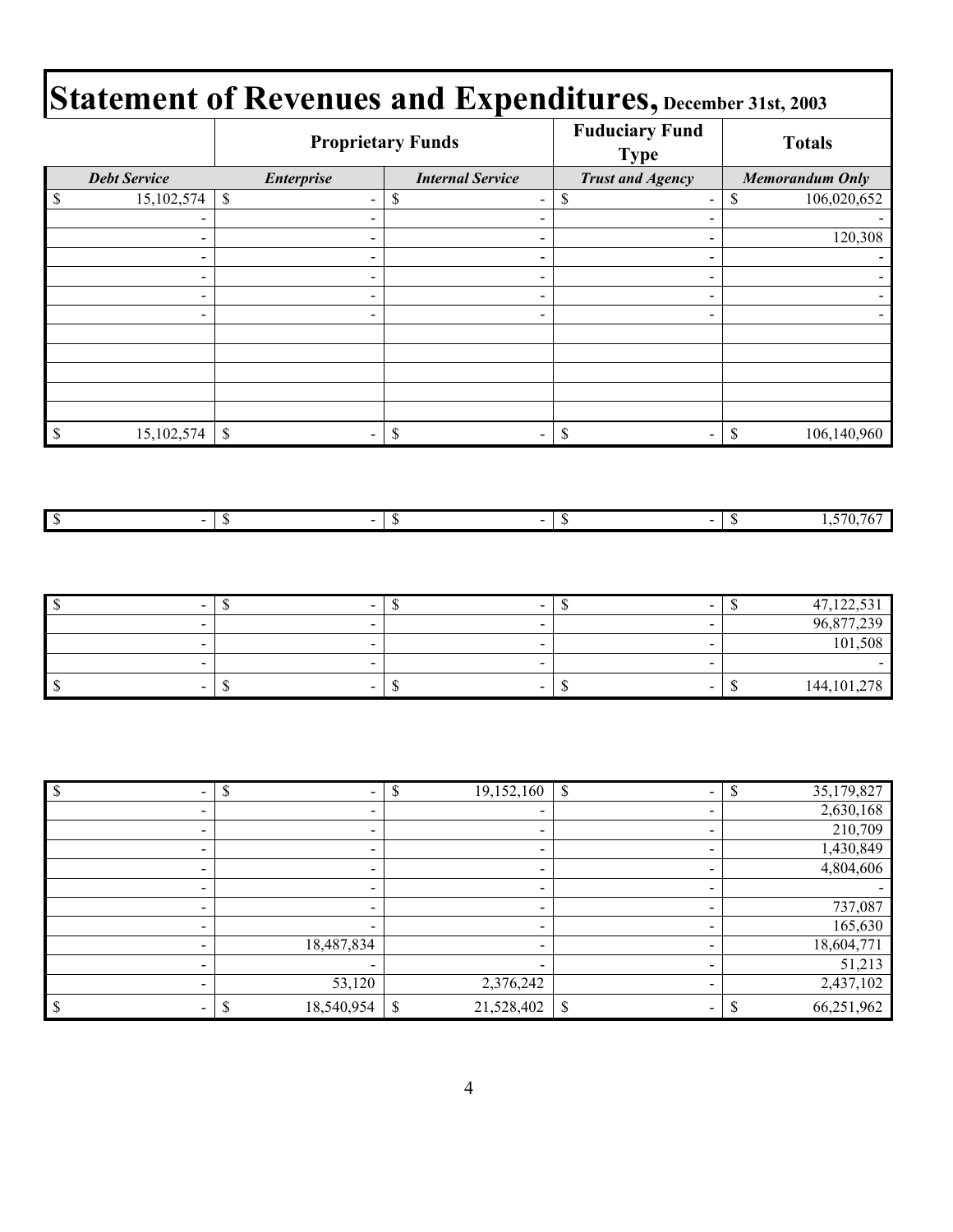|        | <b>Fines and Forfeits</b>                            |                          | <b>Governmental Funds</b> |                          |                          |  |  |  |  |  |
|--------|------------------------------------------------------|--------------------------|---------------------------|--------------------------|--------------------------|--|--|--|--|--|
|        |                                                      |                          | <b>General Fund</b>       | <b>Special Revenue</b>   | <b>Capital Projects</b>  |  |  |  |  |  |
| 3500   | Fines and Forfeits                                   | \$                       | 1,174,919                 | $\mathcal{S}$<br>47,352  | \$                       |  |  |  |  |  |
|        |                                                      |                          |                           |                          |                          |  |  |  |  |  |
|        | <b>Miscellaneous Revenues</b>                        |                          |                           |                          |                          |  |  |  |  |  |
| 3610   | <b>Interest Earnings</b>                             | \$                       | 856,834                   | 292,012<br>$\mathbb{S}$  | 958,362<br>\$            |  |  |  |  |  |
| 3620   | Rents and Royalties                                  |                          | 155,780                   | 233,424                  |                          |  |  |  |  |  |
| 3670   | Private Contrib and Donations                        |                          | 1,887                     | 319,482                  |                          |  |  |  |  |  |
| 3680   | <b>Retirement System Revenues</b>                    |                          |                           |                          |                          |  |  |  |  |  |
| 3690   | Other Miscellaneous Revenues                         |                          | 1,293,159                 | 456,391                  | 668,285                  |  |  |  |  |  |
|        | Total Miscellaneous Revenues                         | $\mathcal{S}$            | 2,307,660                 | \$<br>1,301,309          | $\$$<br>1,626,647        |  |  |  |  |  |
|        |                                                      |                          |                           |                          |                          |  |  |  |  |  |
|        | <b>Other Financing Sources</b>                       |                          |                           |                          |                          |  |  |  |  |  |
| 3910   | Proceeds from Fixed Asset Disposition                | \$                       | 16,491                    | $\mathcal{S}$            | \$                       |  |  |  |  |  |
| 3920   | <b>Interfund Operating Transfers</b>                 |                          | 58,217                    | 17,868,403               |                          |  |  |  |  |  |
| 3930   | Proceeds from General Long Term Debt                 |                          |                           |                          |                          |  |  |  |  |  |
| 3940   | Refund of Prior Year's Expenditures                  |                          | 10,762,993                | 19,769                   | $\blacksquare$           |  |  |  |  |  |
|        |                                                      |                          |                           |                          |                          |  |  |  |  |  |
|        | Total Other Financing Sources                        | $\mathcal{S}$            | 10,837,701                | \$<br>17,888,172         | \$                       |  |  |  |  |  |
|        |                                                      |                          |                           |                          |                          |  |  |  |  |  |
|        | <b>TOTAL ALL REVENUES</b>                            |                          | 127,064,782               | 166,861,317              | 4,150,698                |  |  |  |  |  |
|        |                                                      |                          |                           |                          |                          |  |  |  |  |  |
|        |                                                      |                          |                           |                          |                          |  |  |  |  |  |
|        | <b>EXPENDITURES</b>                                  |                          |                           |                          |                          |  |  |  |  |  |
|        | <b>Administration</b>                                |                          |                           |                          |                          |  |  |  |  |  |
| 000000 | General Government, Excluding Judicial               | \$                       | 32,483,583                | \$                       | \$<br>10,925,916         |  |  |  |  |  |
|        | 4180-4190 Judicical Adimistration                    |                          | 26,978,302                | 4,697,565                | 176,959                  |  |  |  |  |  |
|        | Total Administration $\mathcal F$                    | $\mathcal{S}$            | 59,461,885                | \$<br>4,697,565          | \$<br>11,102,875         |  |  |  |  |  |
|        |                                                      |                          |                           |                          |                          |  |  |  |  |  |
|        | <b>Public Safety</b>                                 |                          |                           |                          |                          |  |  |  |  |  |
| 4210   | Police                                               | $\overline{\mathcal{S}}$ |                           | $\overline{\mathcal{S}}$ | $\overline{\mathcal{S}}$ |  |  |  |  |  |
| 4220   | Fire                                                 |                          |                           |                          |                          |  |  |  |  |  |
| 4230   | Corrections                                          |                          | 19,271,541                |                          | 2,197,451                |  |  |  |  |  |
| 4240   | Protective Inspections                               |                          | 8,071,394                 |                          |                          |  |  |  |  |  |
| 4291   |                                                      |                          | 1,928,747                 | 11,074,508               |                          |  |  |  |  |  |
| 4292   | Emergency Management, Including 911<br>Flood Control |                          |                           |                          | 3,978,098                |  |  |  |  |  |
| 4293   | Ambulance/Rescue                                     |                          |                           |                          |                          |  |  |  |  |  |
| 4294   | Other Public Safety                                  |                          |                           |                          |                          |  |  |  |  |  |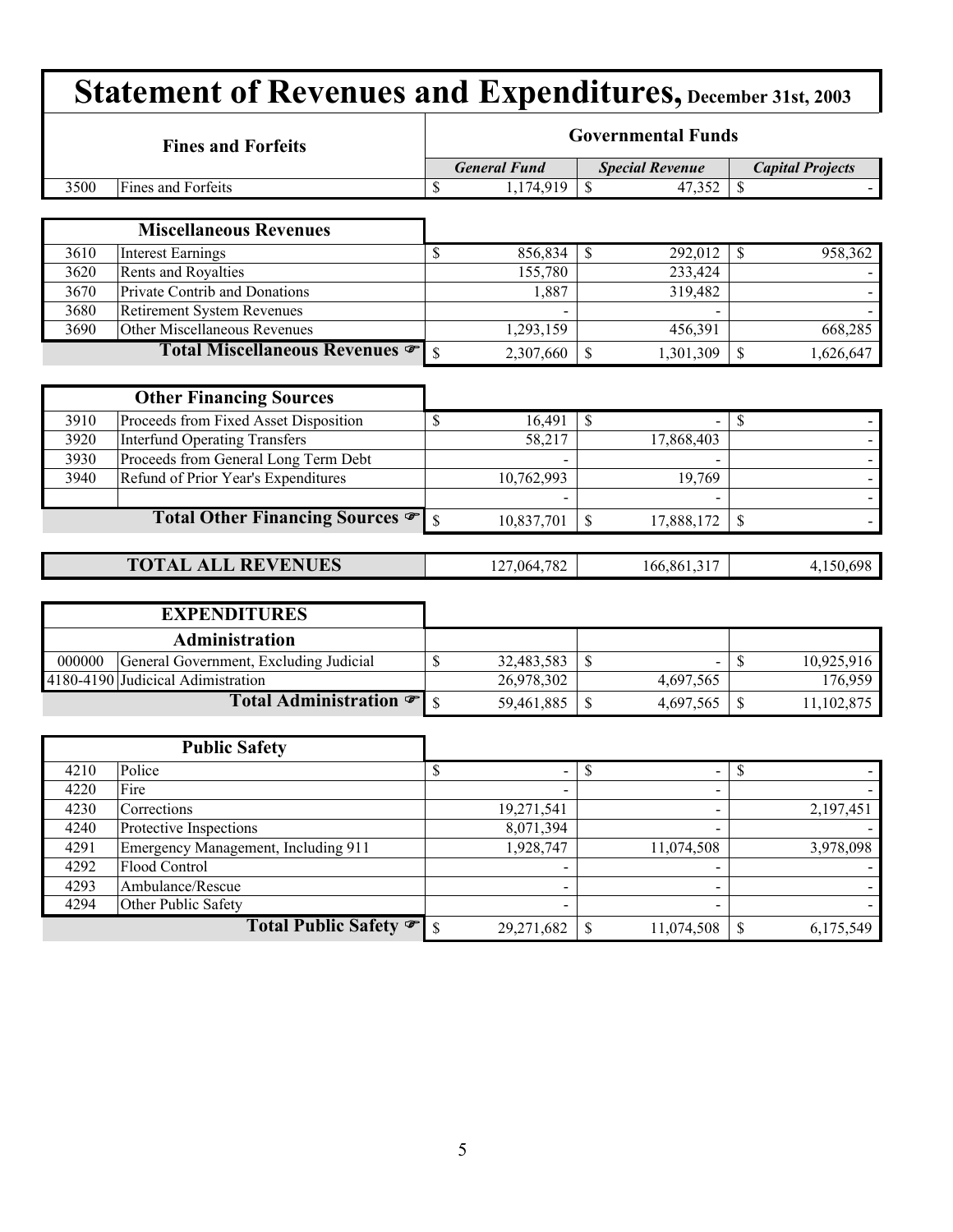|                     |                          | <b>Proprietary Funds</b> | <b>Fiduciary Fund</b><br><b>vpes</b> | <b>Total</b>    |  |
|---------------------|--------------------------|--------------------------|--------------------------------------|-----------------|--|
| <b>Debt Service</b> | <i><b>Enterprise</b></i> | <b>Internal Service</b>  | <b>Trust and Agency</b>              | Memoradium Only |  |
| $\sim$              | -                        | -                        | -                                    | . 444. 41       |  |

| 266,803                  | Ψ | 674                      | 59,975                   | 16,729     | 2,451,389  |
|--------------------------|---|--------------------------|--------------------------|------------|------------|
| $\overline{\phantom{0}}$ |   | $\overline{\phantom{a}}$ | $\overline{\phantom{a}}$ | $\sim$     | 389,204    |
| -                        |   | $\overline{\phantom{0}}$ | $\overline{\phantom{0}}$ | $\sim$     | 321,369    |
| $\,$                     |   | $\overline{\phantom{0}}$ |                          | 41,357,244 | 41,357,246 |
| 183,467                  |   | 12,580                   | 107,002                  | 11,338     | 2,732,222  |
| 450,270                  | ¢ | 13,254                   | 166,979                  | 41,385,31  | 47,251,430 |

| $\overline{\phantom{a}}$ |        |                          |                          | -          | 16,491        |
|--------------------------|--------|--------------------------|--------------------------|------------|---------------|
|                          | 13,915 | 4,421,614                | $\overline{\phantom{a}}$ |            | 22,362,149    |
| 44,722,663               |        | $\overline{\phantom{a}}$ | $\overline{\phantom{a}}$ |            | 44,722,663    |
|                          |        | $\overline{\phantom{a}}$ | $\overline{\phantom{a}}$ |            | 10,782,762    |
|                          |        | $\overline{\phantom{a}}$ |                          |            |               |
| 44,736,578<br>l \$       |        | 4,421,614                | S                        | -          | 77,884,065    |
|                          |        |                          |                          |            |               |
| 60,289,422               |        | 22,975,822               | 21,695,381               | 41,385,311 | 444, 422, 733 |

| $\mathsf{I}$ s | 14,727  | u | 3,123,249 |    | 2,996,585                | ч | 714,994 | ۰U | 50,359,054     |
|----------------|---------|---|-----------|----|--------------------------|---|---------|----|----------------|
|                | -       |   | -         |    | $\overline{\phantom{a}}$ |   | $\sim$  |    | 31,852,826     |
| $\mathsf{I}$   | 114,727 | w | 3,123,249 | ۰Ľ | 2,996,585                | ◡ | 714,994 | ۰U | 1,880<br>82,21 |

|  |  | 21,468,992 |
|--|--|------------|
|  |  | 8,071,394  |
|  |  | 16,981,353 |
|  |  |            |
|  |  |            |
|  |  |            |
|  |  | 46,521,739 |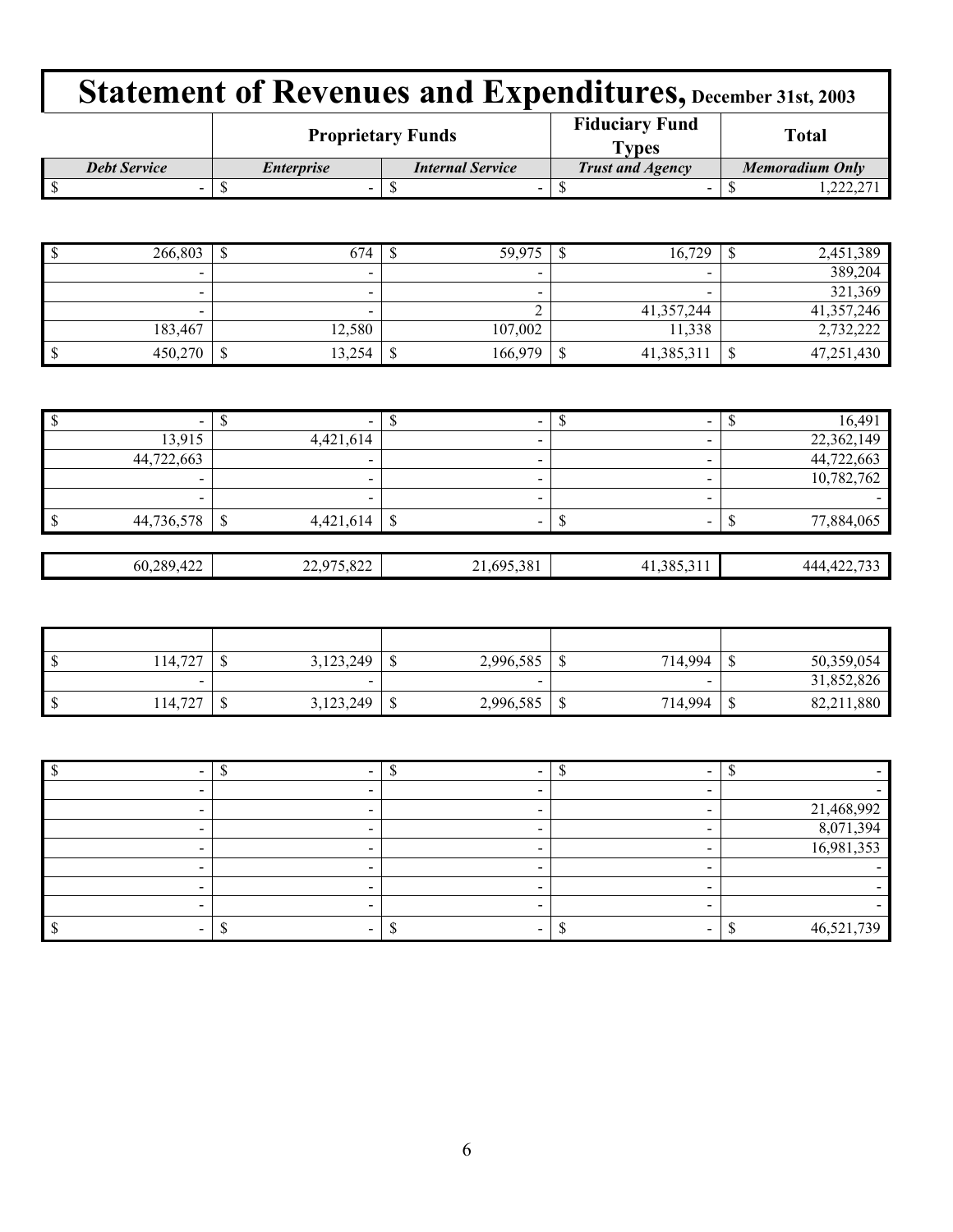|      | <b>Public Works</b>                 | <b>Governmental Funds</b> |                          |  |                        |  |                         |  |
|------|-------------------------------------|---------------------------|--------------------------|--|------------------------|--|-------------------------|--|
|      |                                     |                           | <b>General Fund</b>      |  | <b>Special Revenue</b> |  | <b>Capital Projects</b> |  |
| 4310 | Highways and Bridges                |                           | $\overline{\phantom{a}}$ |  | 764,489                |  | 695,610                 |  |
| 4320 | Sanitation/Solid Waste              |                           | $\overline{\phantom{a}}$ |  | $\blacksquare$         |  |                         |  |
| 4331 | Airport                             |                           | 36,250                   |  | $\,$                   |  |                         |  |
| 4337 | Storm Water/Flood Control           |                           | $\overline{\phantom{0}}$ |  |                        |  |                         |  |
| 4339 | Mass Transit Operation/Subsidy      |                           | 1,287,633                |  | $\blacksquare$         |  | 192,647                 |  |
|      | Other Public Works                  |                           |                          |  |                        |  |                         |  |
|      | Totals Public Works <sup>T</sup> \$ |                           | 1,323,883                |  | 764,489                |  | 888,257                 |  |

|      | <b>Human Services</b>               |                          |                          |         |
|------|-------------------------------------|--------------------------|--------------------------|---------|
| 4410 | Aging                               | $\overline{\phantom{a}}$ | ــه<br>5,325,326         |         |
| 4420 | Children and Youth Services         | $\blacksquare$           | 32,604,179               | 609,019 |
| 4430 | Drug and Alcohol                    |                          | 5,166,592                |         |
| 4440 | Economic Opportunity and Employment | -                        | $\overline{\phantom{0}}$ |         |
| 4450 | Health                              | 11,666,127               | $\blacksquare$           |         |
| 4600 | <b>Institutional Care</b>           |                          | -                        |         |
| 4470 | Mental Health/Mental Retardation    |                          | 58,041,806               |         |
| 4480 | Transportation                      | $\overline{\phantom{0}}$ | 2,322,417                |         |
| 4490 | Other Human Services                |                          | 24,505,847               |         |
|      | Total Human Services <sup>®</sup> s | 11,666,127               | 127,966,167              | 609.019 |

|      | <b>Culture and Recreation</b>                |                          |            |           |
|------|----------------------------------------------|--------------------------|------------|-----------|
| 4550 | <b>Parks and Recreation</b>                  | $\overline{\phantom{0}}$ | 5,386,704  | 1,017,523 |
| 4560 | Libraries                                    |                          | 5,518,119  | 1.882.656 |
| 4570 | <b>Other Culture and Recreation</b>          |                          | -          |           |
|      | Total Culture and Recreation $\mathcal{F}$ s |                          | 10,904,823 | 2,900,179 |

|      | <b>Community and Economic Development</b> |         |           |        |
|------|-------------------------------------------|---------|-----------|--------|
| 4610 | Conservation & Nat. Resources             | 897,025 | -         |        |
| 4620 | Housing and Community Development         |         | 6,048,513 | 14,500 |
| 4650 | Economic Development                      |         |           |        |
| 4660 | <b>Tourist Promotion</b>                  |         |           |        |
| 4670 | Other Community & Economic Development    |         |           |        |
|      |                                           | 897.025 | 6,048,513 | 14,500 |

|      | <b>Debt Service</b>               |        |                          |  |
|------|-----------------------------------|--------|--------------------------|--|
| 4710 | Debt Principal                    |        | -                        |  |
| 4720 | Debt Interest                     | 18,347 |                          |  |
| 4750 | <b>Fiscal Agent's Fees</b>        |        |                          |  |
|      | Total Debt Service <sup>T</sup> s | 18,347 | $\overline{\phantom{a}}$ |  |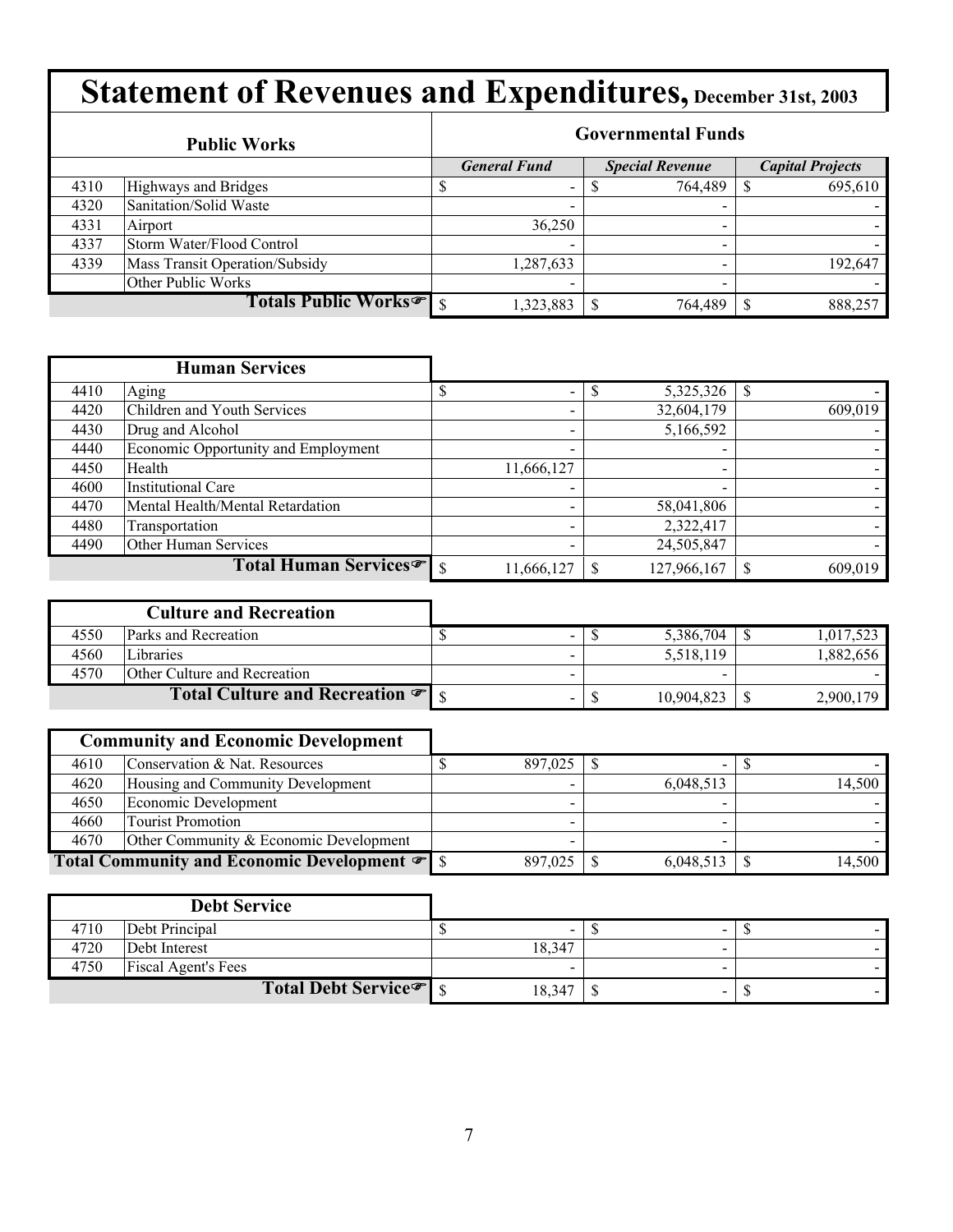|                     |                   | <b>Propietary Funds</b> | <b>Fiduciary Fund</b><br><b>Type</b> | <b>Total</b>           |  |  |
|---------------------|-------------------|-------------------------|--------------------------------------|------------------------|--|--|
| <b>Debt Service</b> | <b>Enterprise</b> |                         | <b>Trust and Agency</b>              | <b>Memorandum Only</b> |  |  |
|                     |                   |                         |                                      | 1,460,099              |  |  |
|                     |                   |                         |                                      |                        |  |  |
|                     |                   |                         |                                      | 36,250                 |  |  |
|                     |                   |                         |                                      |                        |  |  |
|                     |                   |                         |                                      | 1,480,280              |  |  |
|                     | -                 | -                       |                                      |                        |  |  |
|                     |                   |                         |                                      | 2,976,629              |  |  |

|                          |  | 5,325,326   |
|--------------------------|--|-------------|
|                          |  | 33,213,198  |
| $\overline{\phantom{0}}$ |  | 5,166,592   |
| $\overline{\phantom{0}}$ |  |             |
| 12,620,010               |  | 24,286,137  |
| 3,726,929                |  | 3,726,929   |
|                          |  | 58,041,806  |
|                          |  | 2,322,417   |
| 3,070,796                |  | 27,576,643  |
| 19,417,735               |  | 159,659,048 |

| $\sim$ | $-$    | $\sim$                           | $\sim$ | $\sim$<br>$A\Omega A$<br>$\cdot$ v |
|--------|--------|----------------------------------|--------|------------------------------------|
| $\sim$ | $\sim$ |                                  |        | 7,400,775                          |
| $\sim$ | $\sim$ |                                  |        |                                    |
| $\sim$ | $\sim$ | $\overline{\phantom{a}}$<br>- 11 | $\sim$ | 13,805,002<br>- 11                 |

| $\sim$ |                          |   | 897,025   |
|--------|--------------------------|---|-----------|
|        | $\overline{\phantom{a}}$ |   | 6,063,013 |
|        | $\overline{\phantom{a}}$ | - |           |
|        | -                        |   |           |
|        | $\overline{\phantom{a}}$ |   |           |
| $\sim$ | -                        |   | 6.960.038 |

| 54,109,457 | $\sim$<br>мB              |     | $\overline{\phantom{a}}$ |                  | $\sim$                   | $\mathbf{L}$ | 54,109,457 |
|------------|---------------------------|-----|--------------------------|------------------|--------------------------|--------------|------------|
| 8,009,193  | 56,744                    |     | 17,808                   |                  | $\overline{\phantom{0}}$ |              | 8,102,092  |
| 222,673    | $\sim$                    |     | $\overline{\phantom{a}}$ |                  | $\sim$                   |              | 222,673    |
| 62,341,323 | 56,744<br>$\sqrt{2}$<br>ື | - D | 17,808                   | $\sqrt{2}$<br>۰U | $\overline{\phantom{a}}$ | ۰U           | 62,434,222 |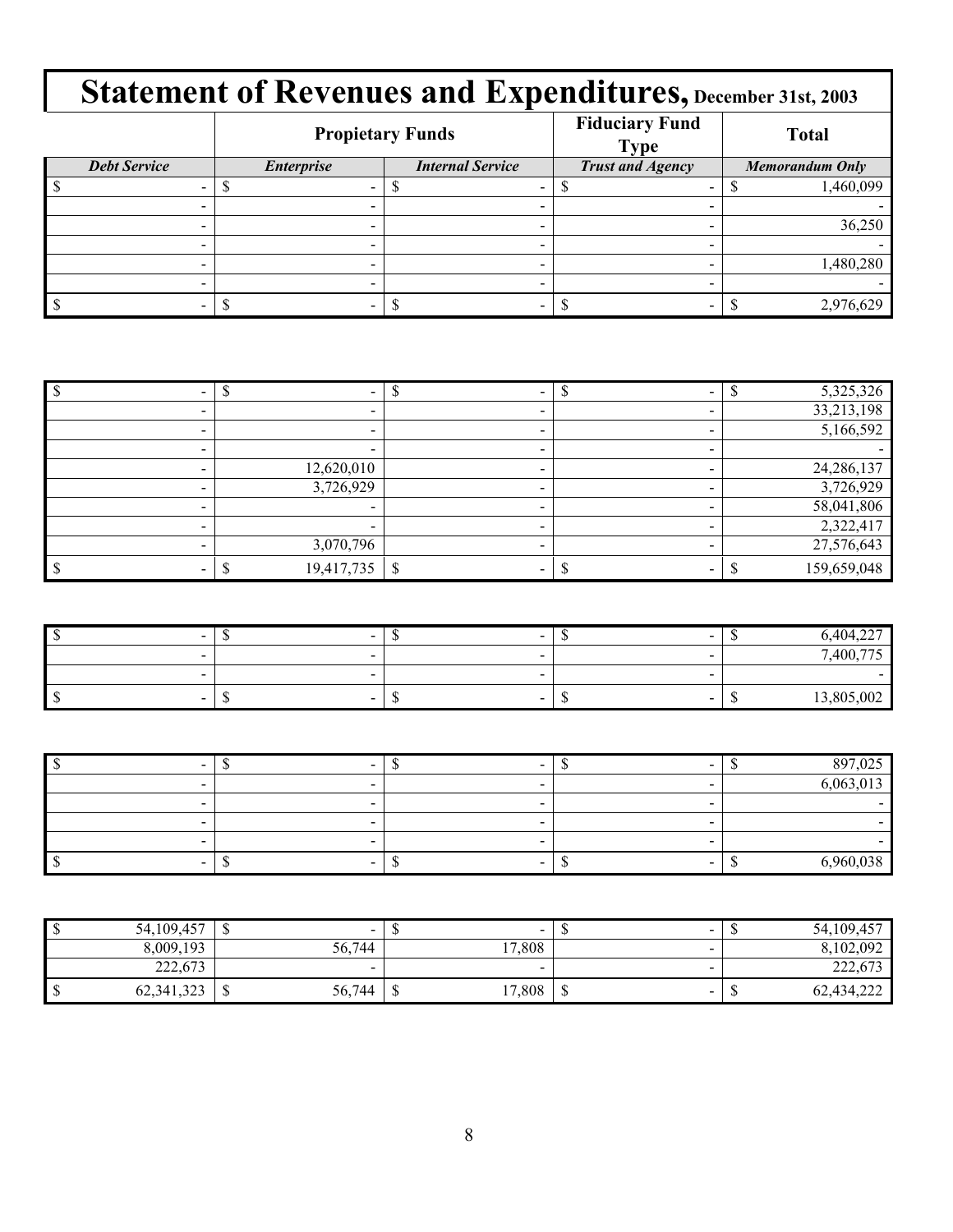|      | <b>Miscellaneous Expenditures</b>    |  | <b>General Fund</b>      |  |                        |  |                         |  |  |
|------|--------------------------------------|--|--------------------------|--|------------------------|--|-------------------------|--|--|
|      |                                      |  | <b>General Fund</b>      |  | <b>Special Revenue</b> |  | <b>Capital Projects</b> |  |  |
| 4810 | Intergovernmental Expenditures       |  | 1,663,112                |  | 3,093,379              |  | 15,467,810              |  |  |
| 4820 | Judgement and Losses                 |  |                          |  |                        |  |                         |  |  |
| 4830 | <b>Retirement Fund Contributions</b> |  |                          |  |                        |  |                         |  |  |
| 4840 | Worker's Compensation                |  | $\overline{\phantom{0}}$ |  | -                      |  |                         |  |  |
| 4850 | <b>Unemployment Compensation</b>     |  |                          |  |                        |  |                         |  |  |
| 4870 | Ins. Prem. & Other Employee Benefits |  | 859,781                  |  | 298,767                |  |                         |  |  |
|      | Other Miscellaneous Expenditures     |  | $\overline{\phantom{0}}$ |  | -                      |  |                         |  |  |
|      | Total Miscellaneous Expenditures     |  | 2,522,893                |  | 3,392,146              |  | 15,467,810              |  |  |

|      | <b>Other Financing Uses</b>                |                   |           |  |
|------|--------------------------------------------|-------------------|-----------|--|
| 4920 | Interfund Operating Transfers              | 21,056,579        | 1,302,570 |  |
| 4940 | Refunds of Prior Year's Revenues           | $\sim$            | -         |  |
|      | <b>Other Financing Uses</b>                |                   | -         |  |
|      | Total Other Financing Uses $\mathcal{F}$ s | $21,056,579$   \$ | 1,302,570 |  |

| <b>TOTAL ALL EXPENDITURES</b>          | 126,221,421 | 166, 150, 781 | 189<br>158.  |
|----------------------------------------|-------------|---------------|--------------|
|                                        |             |               |              |
| <b>EXCESS/DEFICIT OF REVENUES OVER</b> |             |               |              |
| <b>EXPENDITURES</b>                    | 843,361     | 710,536       | (33,007,491) |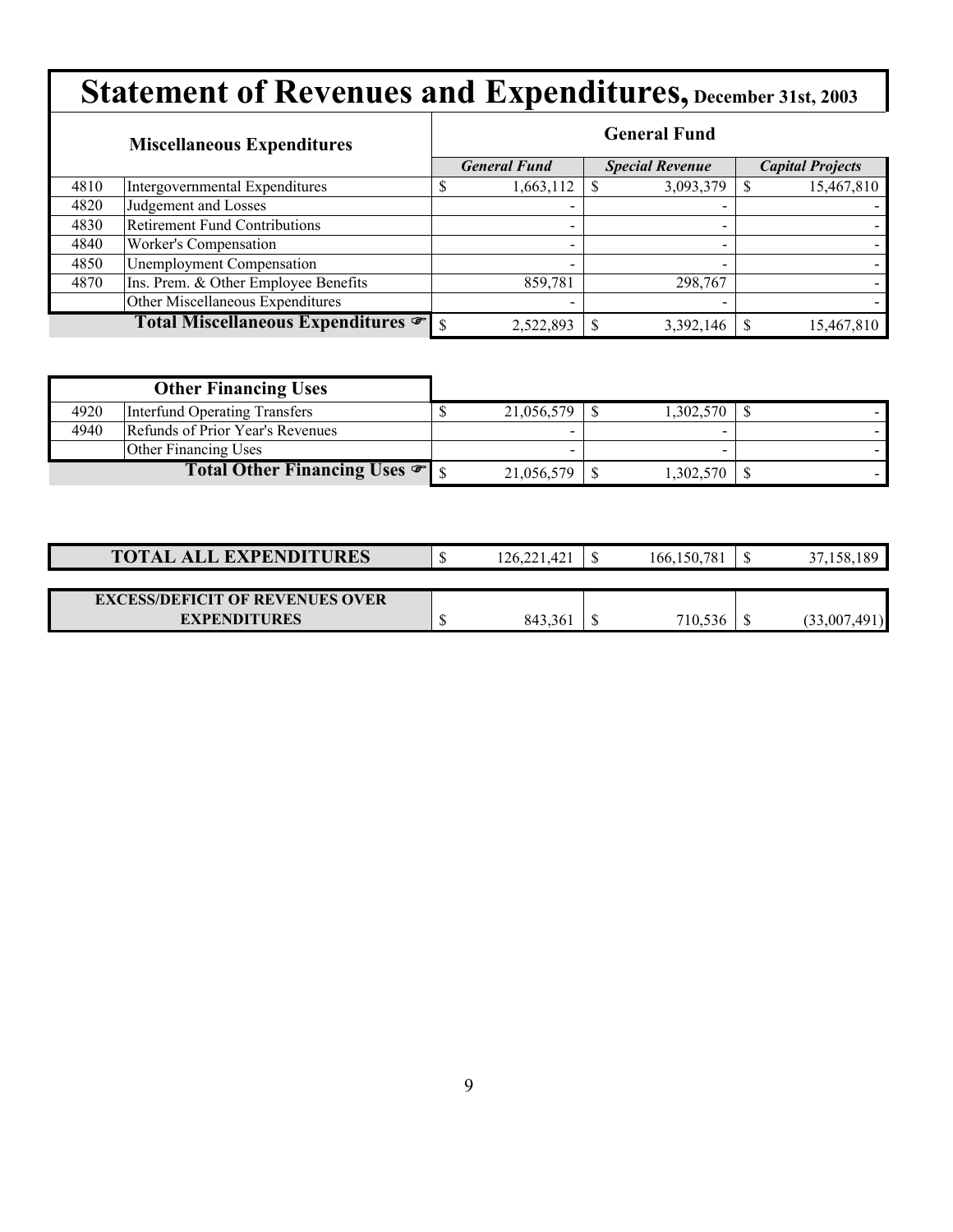|                          |                   | <b>Proprietary Funds</b> | <b>Fiduciary Fund</b><br><b>Types</b> | <b>Total</b>           |  |
|--------------------------|-------------------|--------------------------|---------------------------------------|------------------------|--|
| <b>Debt Service</b>      | <b>Enterprise</b> | <b>Internal Service</b>  | <b>Trust and Agency</b>               | <b>Memorandum Only</b> |  |
|                          |                   |                          |                                       | 20,224,301             |  |
|                          |                   |                          |                                       |                        |  |
|                          |                   |                          |                                       |                        |  |
| $\overline{\phantom{a}}$ |                   | $\overline{\phantom{a}}$ |                                       |                        |  |
|                          |                   |                          |                                       |                        |  |
|                          | 377,419           | 17,025,162               |                                       | 18,561,129             |  |
|                          |                   |                          | 6,211,939                             | 6,211,939              |  |
|                          | 377,419           | 17,025,162               | 6,211,939                             | 44,997,369             |  |

| $\sim$                   | $\sim$                   | $\sim$                   |  | 22.25<br>$\Lambda$<br>---    |
|--------------------------|--------------------------|--------------------------|--|------------------------------|
|                          |                          |                          |  |                              |
|                          |                          |                          |  |                              |
| $\overline{\phantom{a}}$ | $\overline{\phantom{a}}$ | $\overline{\phantom{a}}$ |  | 22.50<br>$\Delta$<br>ر رہے ت |

| 62,456,050  | w | .147<br>22.975<br>ل الريم که | ₼<br>Ψ | 20,039,555 | ۰D | 6,926,933  | $\triangle$      | .928.076<br>441. |
|-------------|---|------------------------------|--------|------------|----|------------|------------------|------------------|
|             |   |                              |        |            |    |            |                  |                  |
|             |   |                              |        |            |    |            |                  |                  |
| (2,166,628) | ◡ | 675                          | w      | 1,655,826  | ╜  | 34,458,378 | $\triangle$<br>w | 2,494,65         |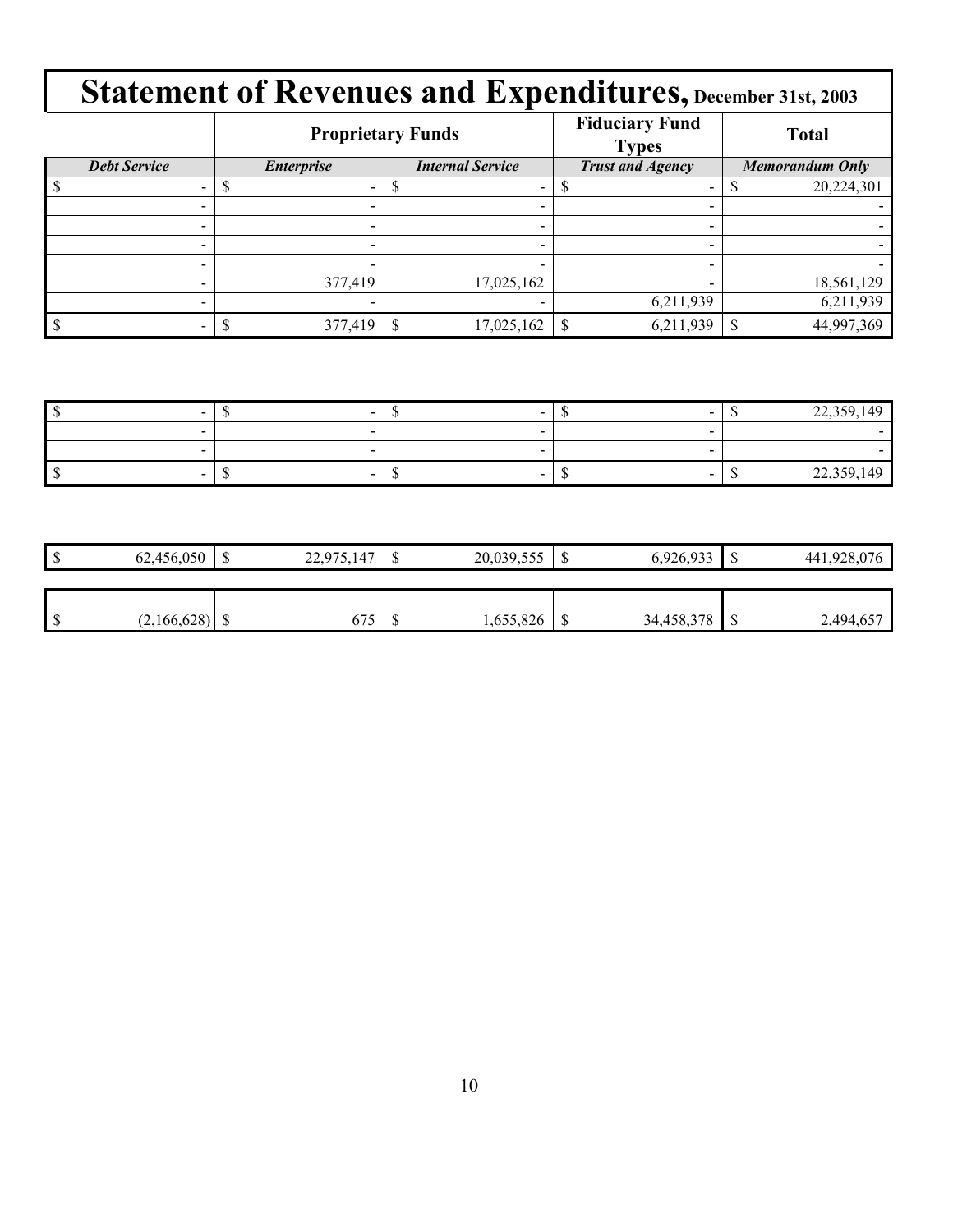| <b>DEBT STATEMENT</b>                                      |                            |                                              |                                                               |                                         |                                                  |
|------------------------------------------------------------|----------------------------|----------------------------------------------|---------------------------------------------------------------|-----------------------------------------|--------------------------------------------------|
| List Each Issue or Loan                                    | Year<br>οf<br><b>Issue</b> | Original<br><b>Amount of</b><br><b>Issue</b> | Outstanding<br>January 1st or<br><b>Issued During</b><br>Year | Principal<br><b>Paid During</b><br>Year | <b>Principal</b><br>Outstanding<br>December 31st |
| <b>General Obligation Bonds and</b><br><b>Notes</b>        |                            |                                              |                                                               |                                         |                                                  |
| Advance Refund Substantial Portion of 1991 G.O. Bond       | 1993                       | 35,925,000                                   | 24,355,000                                                    | 24,355,000                              |                                                  |
| G.O. Bond-Refunding of 1992 G.O. Note and Portion of       |                            |                                              |                                                               |                                         |                                                  |
| 1993 G.O, Note                                             | 1995                       | 30,460,000                                   | 4,185,000                                                     | 1,325,000                               | 2,860,000                                        |
| G.O. Bond-Retire 1995 Note, Info. Tech., Open Space and    |                            |                                              |                                                               |                                         |                                                  |
| Facilities Improvements.                                   | 1998                       | 30,000,000                                   | 26,830,000                                                    | 1,150,000                               | 25,680,000                                       |
| G.O. Bond-Partial refunding of 1995 Bonds                  | 1999                       | 24,390,000                                   | 23,930,000                                                    | 155,000                                 | 23,775,000                                       |
| G.O. Note-Refunding G.O. Notes 1997 & 1997A                | 2000                       | 10,740,000                                   | 9,970,000                                                     | 9,970,000                               |                                                  |
| G.O. Note-Open Space, Equip. & Fixtures, Const. & Imprmt.  | 2000                       | 12,500,000                                   | 12,110,000                                                    | 12,110,000                              |                                                  |
| G.O. Note-Equip & Fixtures, Const. & Imprmt, Interest,     |                            |                                              |                                                               |                                         |                                                  |
| and Refunding 1991 G.O. Bond & 1993 G.O. Note              | 2001                       | 31,616,000                                   | 27,092,000                                                    | 2,972,000                               | 24,120,000                                       |
| G.O. Bond-Refunding 1998 G.O. Note for Open Space, Equip   |                            |                                              |                                                               |                                         |                                                  |
| & Fixtures and Advance Refund 1996 G.O. Bond Open          |                            |                                              |                                                               |                                         |                                                  |
| Space, 911, Reassessment, Technology, etc.                 | 2001                       | 65,550,000                                   | 63,405,000                                                    | 2,215,000                               | 61,190,000                                       |
| G.O. Note-Open Space, Ag. Preservation, Equip. & Fixtures, |                            |                                              |                                                               |                                         |                                                  |
| Const. & Imprmt. County Buildings & Bridges, Debt Serv.    | 2002                       | 41,590,000                                   | 41,590,000                                                    |                                         | 41,590,000                                       |
| G.O. Bond-Refunding 2000 Note and 2000 series B Note       | 2003                       | 21,675,000                                   | 21,675,000                                                    |                                         | 21,675,000                                       |
| G.O. Note-Refunding G.O. Bond 1993                         | 2003                       | 22,922,000                                   | 22,922,000                                                    |                                         | 22,922,000                                       |
|                                                            |                            |                                              |                                                               |                                         |                                                  |
| <b>Revenue Bonds and Notes</b>                             |                            |                                              |                                                               |                                         |                                                  |
|                                                            |                            |                                              |                                                               |                                         |                                                  |
|                                                            |                            |                                              |                                                               |                                         |                                                  |
| <b>Lease Rental Debt</b>                                   |                            |                                              |                                                               |                                         |                                                  |
| Vehicle Lease                                              | 2000                       | 25,050                                       | 4,484                                                         | 4,484                                   | $\boldsymbol{0}$                                 |
| <b>Computer Leases</b>                                     | 2001                       | 1,064,068                                    | 361,272                                                       | 361,272                                 | $\boldsymbol{0}$                                 |
| Computer Leases                                            | 2002                       | 831,549                                      | 555,984                                                       | 276,923                                 | 279,061                                          |
| <b>Computer Leases</b>                                     | 2003                       | 1,026,932                                    | 1,026,932                                                     | 342,311                                 | 684,621                                          |
| <b>Tax and Revenue Anticipation</b><br><b>Notes</b>        |                            |                                              |                                                               |                                         |                                                  |
|                                                            |                            |                                              |                                                               |                                         |                                                  |
| Other                                                      |                            |                                              |                                                               |                                         |                                                  |
|                                                            |                            |                                              |                                                               |                                         |                                                  |
|                                                            |                            |                                              |                                                               |                                         |                                                  |

**TOTAL DEBT AND REVENUE ANTICIPATION NOTES**

**\$ 224,775,682**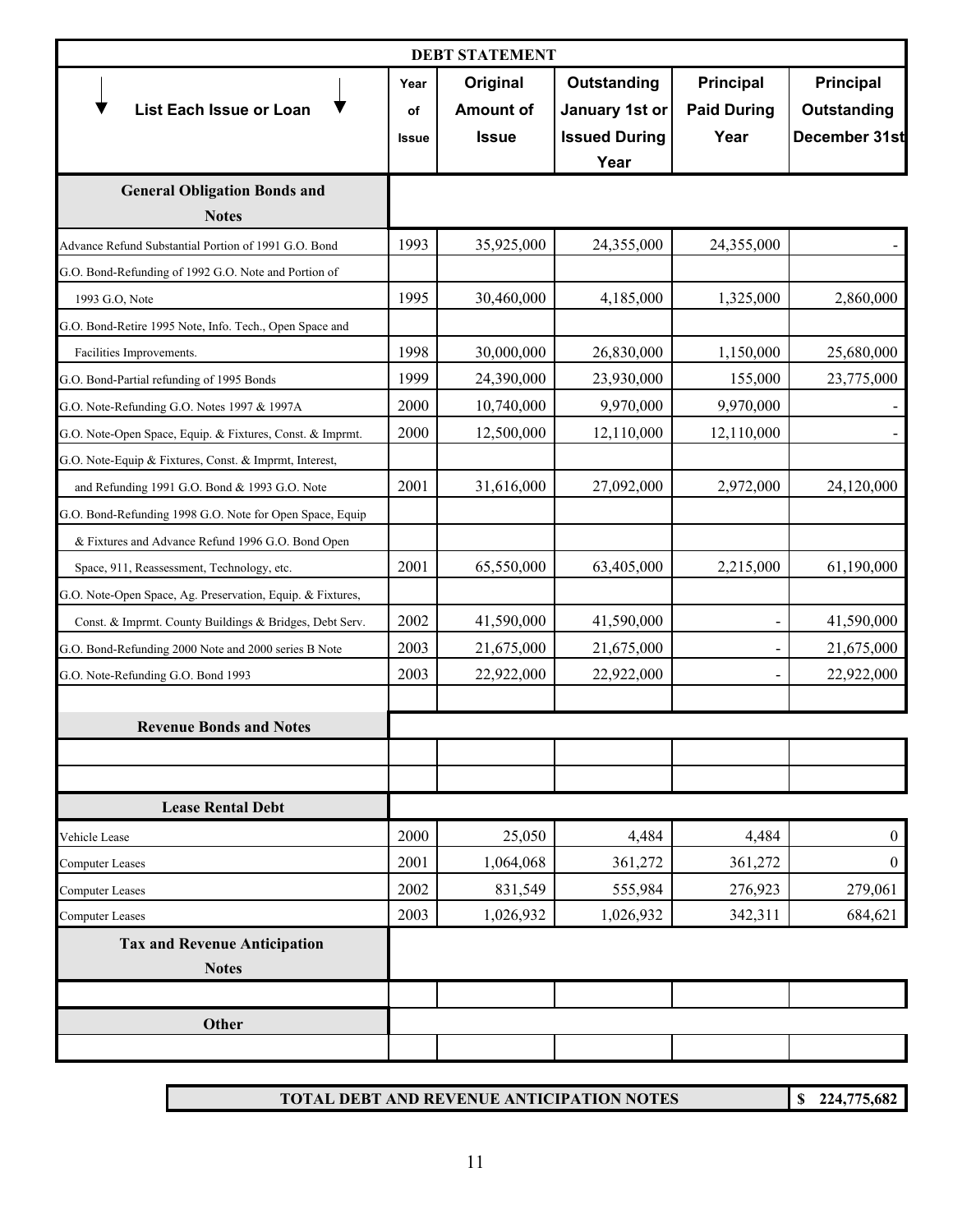| STATEMENT OF CAPITAL EXPENDITURES          |                          |                             |              |  |  |  |
|--------------------------------------------|--------------------------|-----------------------------|--------------|--|--|--|
| Category                                   | <b>Capital Purchases</b> | <b>Capital Construction</b> | <b>Total</b> |  |  |  |
| Airport                                    |                          |                             |              |  |  |  |
| Corrections                                | 190,811                  | 2,000,642                   | 2,191,453    |  |  |  |
| <b>Emergency Management/Communications</b> | 3,982,112                |                             | 3,982,112    |  |  |  |
| General Government                         | 8,189,766                | 3,857,148                   | 12,046,914   |  |  |  |
| Health                                     | 140,627                  |                             | 140,627      |  |  |  |
| Housing and Community Development          |                          |                             |              |  |  |  |
| Human Services                             | 273,908                  | 609,019                     | 882,927      |  |  |  |
| <b>Institutional Care</b>                  | 21,450                   | 9,630                       | 31,080       |  |  |  |
| Libraries                                  |                          | 1,584,492                   | 1,584,492    |  |  |  |
| <b>Mass Transit</b>                        |                          |                             |              |  |  |  |
| Other Public Safety                        |                          |                             |              |  |  |  |
| Parks and Recreation                       | 302,276                  | 330,072                     | 632,348      |  |  |  |
| Solid Waste                                |                          |                             |              |  |  |  |
| Highways/Bridges                           |                          | 896,628                     | 896,628      |  |  |  |
| Other (Please specify) Conservation        |                          |                             |              |  |  |  |
|                                            |                          |                             |              |  |  |  |
|                                            |                          |                             |              |  |  |  |
|                                            |                          |                             |              |  |  |  |
|                                            |                          |                             |              |  |  |  |
|                                            |                          |                             |              |  |  |  |
|                                            |                          |                             |              |  |  |  |
|                                            |                          |                             |              |  |  |  |
|                                            |                          |                             |              |  |  |  |
|                                            |                          |                             |              |  |  |  |
|                                            |                          |                             |              |  |  |  |
|                                            |                          |                             |              |  |  |  |

**TOTAL CAPITAL EXPENDITURES \$ 22,388,581**

#### **TAX RATES, CENSUS AND OTHER INFORMATION**

Assessed Value of Real Estate as of December 31st **\$ 32,716,410,768** 

| Tax Rate:               |                    |
|-------------------------|--------------------|
| <b>General Purposes</b> | <b>2.445 Mills</b> |
| Debt Purposes           | <b>0.465 Mills</b> |
| All Other Purposes      | <b>0.363 Mills</b> |
| Total                   | <b>3.273 Mills</b> |

Employee Compensation:

 Total salaries, wages, commissions, etc. paid this year. **\$ 98,192,739** (*including all employees and elected officials)*